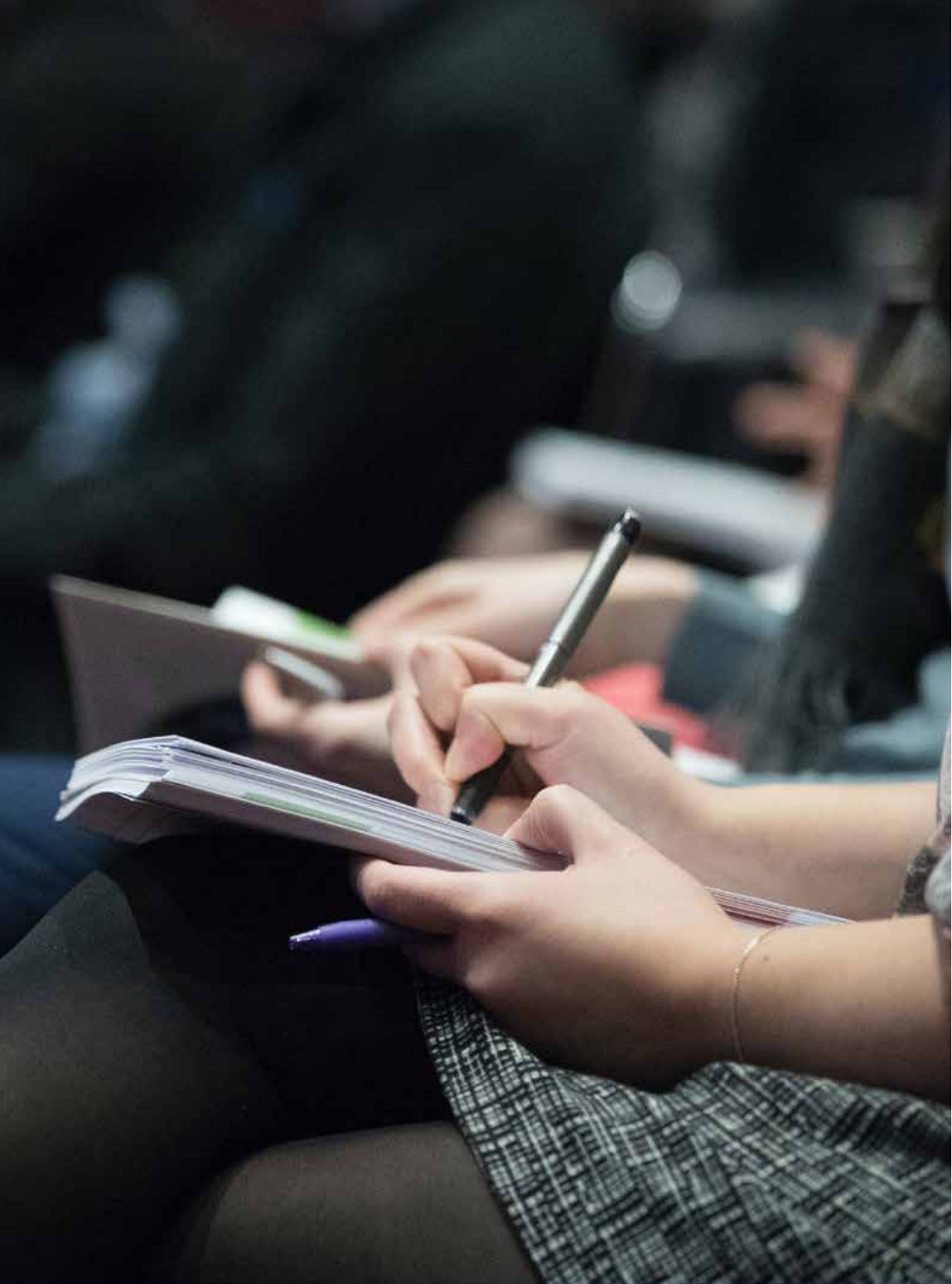

by Katy Carroll



## **WHAT ROLE DOES LANGUAGE PLAY WHEN REPORTING ON MALE VIOLENCE AGAINST WOMEN?**

The tragic murder of Sarah Everard – a 33-year-old marketing executive – in South London on the evening of 3rd March 2021 brought the issue of male violence against women to the forefront of the British national consciousness. As reported in Issue [16 of Free](http://213.254.5.198/index.php/node/3242)[dom From Fear Magazine](http://213.254.5.198/index.php/node/3242), the COVID-19 pandemic has seen a rise in violence against women, especially in a domestic setting. This has been seen in countries across the world,

including the UK: when looking specifically at the period affected by the coronavirus pandemic, the Office for National Statistics reported that "the police recorded 259,324 offences (excluding fraud) flagged as domestic abuse-related in the period March to June 2020. This represents a 7% increase from 242,413 in the same period in 2019 and an 18% increase from 218,968 in 2018."1

1 ONS. (2020, November 25). Domestic abuse during the coronavirus (COVID-19) pandemic, England and Wales - Office for National Statistics. https://www.ons.gov.uk/peoplepopulationandcommunity/crimeandjustice/articles/domesticabuseduringthecoronaviruscovid19pandemicenglandandwales/november2020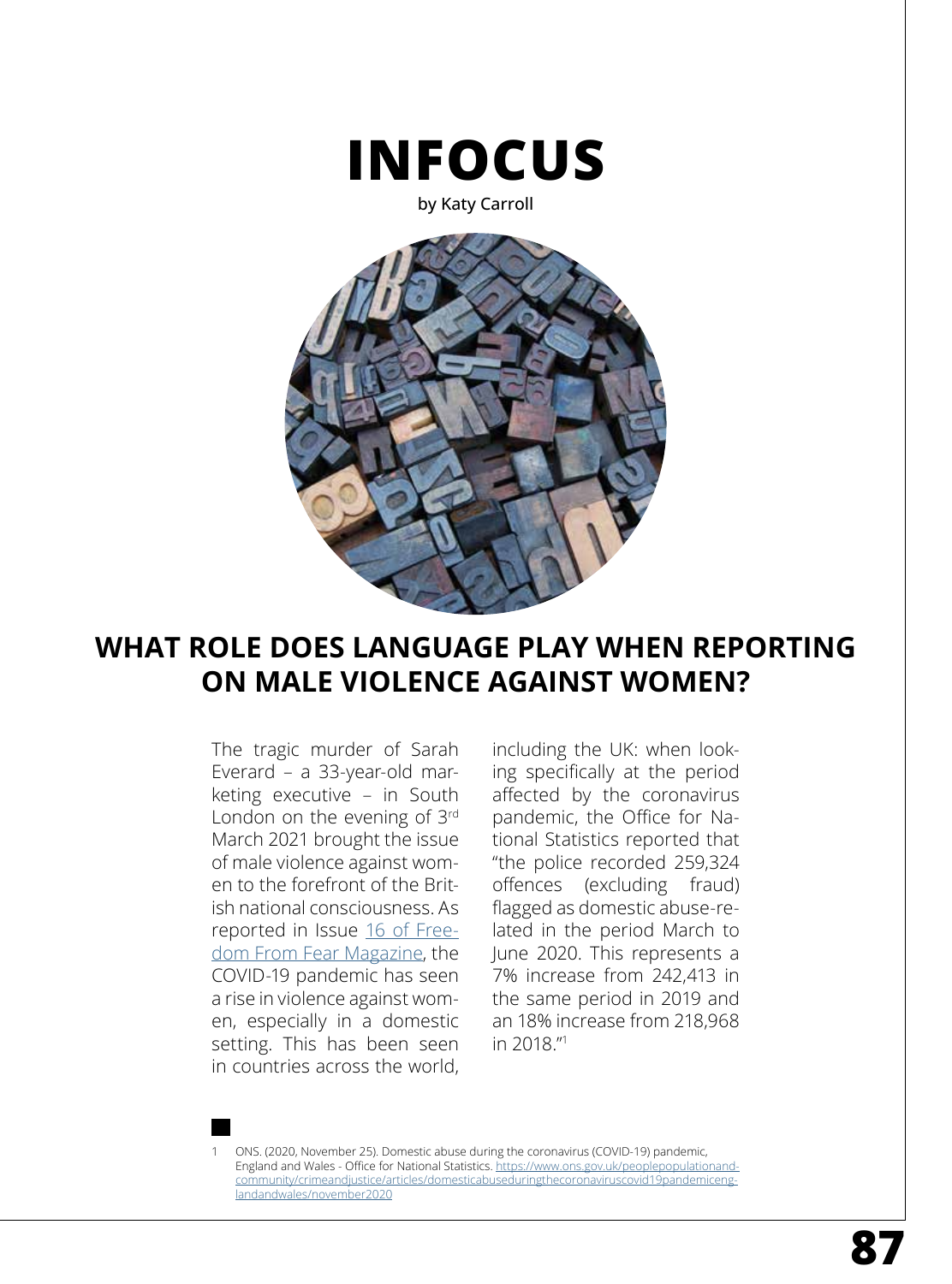Sarah Everard's murder also sparked a conversation on the language used to report on violence against women in the British media. Although it might not initially seem like the two issues are directly connected, the language that the media uses to report on crime can in fact subtly influence society's cultural mindset and behaviours.

In a blog post for Gender Equal Media Scotland entitled "*How to report sexual assault trials responsibly"* (28th February 2020), Karen Boyle (University of Strathclyde) and Brenna Jessie (Rape Crisis Scotland) explain this link in relation to acts of male sexual violence towards women. They point out that "[t]he audience for sexual assault trial reporting includes potential and actual perpetrators and victim/survivors," and suggest that, "[h] ow these cases are reported can make it more – and less – likely that potential perpetrators reflect on their actions, that incidents are reported to the police, and that victim/ survivors seek support."2

Boyle and Jessie draw attention to research that has shown the media reporting of court testimony in sexual

assault cases rarely accords equal value to the defence and prosecution, saying instead that "it often betrays an implicit bias towards the accuser, his legal team and witnesses by describing their statements in neutral or assertive terms whilst subtly casting doubt on the prosecution."3

66 **The language that the media uses to report on crime can in fact subtly influence society's cultural mindset and behaviours**

An example of this can be seen in discussions of the evidence and statements given by the defence – that is to say, the legal team and witnesses representing the alleged perpetrator of the crime. When reporting these discussions, the British media tends to use terms such as *said, stated, asserted, denied –* terms that imply fact. In comparison, when reporting on the prosecution and their witnesses – those representing the alleged victim – it is more common for the media to employ vocabulary like *alleged, accused* or *claimed* – terms that could cast doubt on what is being said.

Instead of using terms which could betray bias towards one side of the case, Boyle and Jessie suggest that fair and balanced reporting should use "equivalently weighted terms: she said/ he said; she testified/ he denied.<sup>"4</sup>

The blog post is not the first time Boyle has touched on the language used by the media to report on sexual violence against women. In her 2018 article "*Hiding in Plain Sight: Gender, Sexism & Press Coverage of the Jimmy Savile Case*", she discusses the British media´s relationship with TV personality Jimmy Savile, who in 2012 was posthumously investigated for his sexually predatory behaviour. Over the span of his 50-year career, the household name used his position of power to target and sexually abuse large numbers of women and children. However, it was only after his death in 2012 that many of the criminal allegations against him were recognised and investigated.

- 3 Ibid.
- Ibid.

<sup>2</sup> Boyle, K., & Jessie, B. (2020, Feb 28). *How to report sexual assault trials responsibly.* https://www.genderequalmedia.scot/news/blog/how-to-report-sexual-assault-trials-responsibly/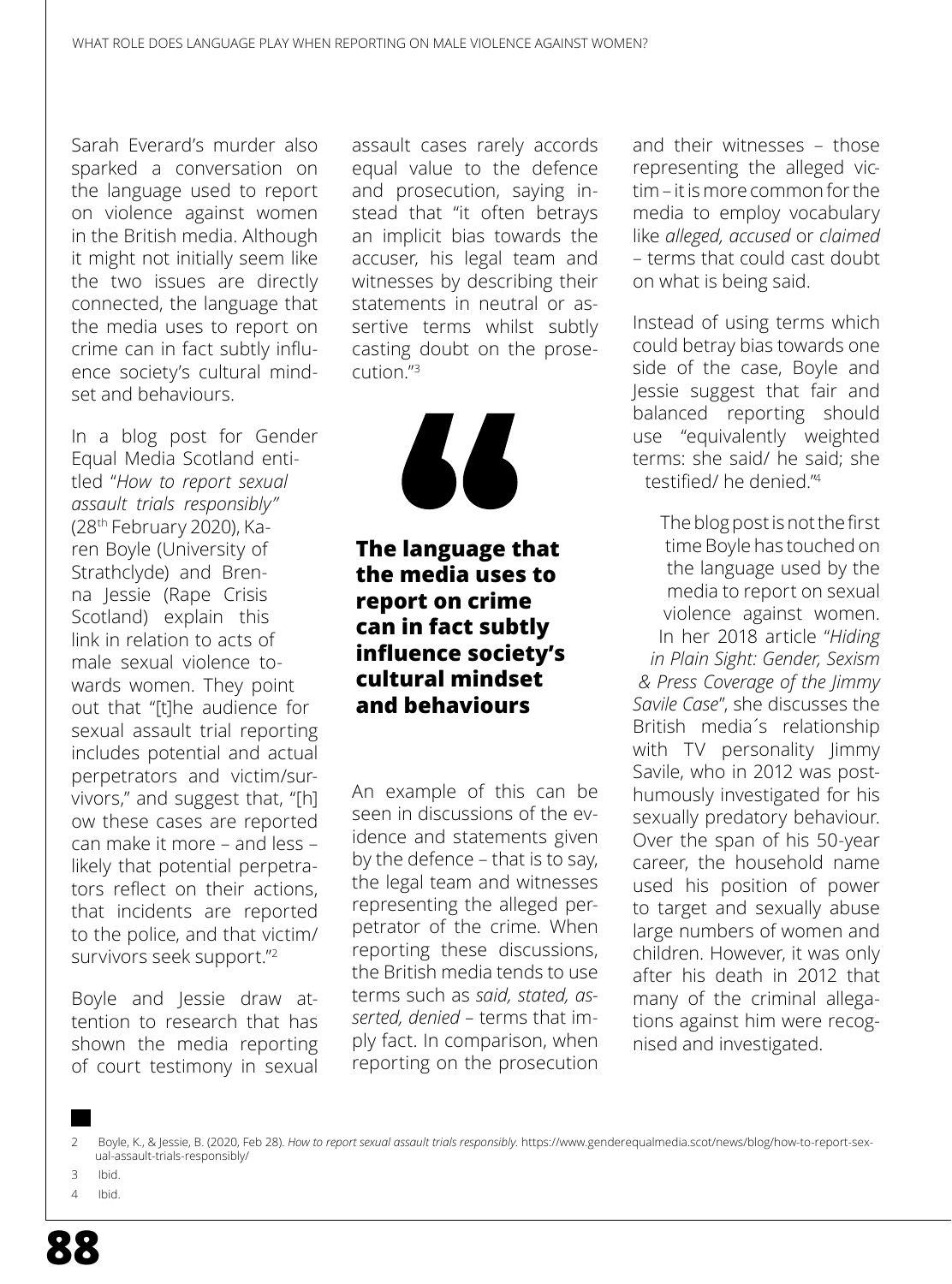Boyle analyses the media coverage surrounding Savile's death and concludes that in the early posthumous reports, "his sexual harassment of women is not hidden, but yet cannot be seen as problematic. He is simply a flirt, a womaniser, a ladies' man – all terms which are widely used in the reports following his death."5 Savile's public persona during his lifetime and immediately after his death was that of a harmless flirt. This persona was created by Savile and made popular by the media.

Boyle's article argues that "one of the reasons Savile's behaviour wasn't recognised and named as abuse in his lifetime – even after the first reports of the allegations which brought about his downfall – is that it was part of a wider cultural acceptance (contemporary as well as historic) of men's sexual entitlement to, and abuse of, women."6 In other words, Savile's public persona as a harmless flirt meant that those who came forward with allegations of abuse were likely to be dismissed by the establishment. What is more, it is likely that it dissuaded many of his victims from coming forward at all.

It is evident, then, that the language the media employs – and that we also use in our

**The language the media employs – and that we also use in our real-life interactions – can have far-reaching implications**

5 Boyle, K. (2018). *Hiding in plain sight: gender, sexism and press coverage of the Jimmy Savile case.* Journalism Studies, 19(11), 1562-1578. https://doi.org/1 0.1080/1461670X.2017.1282832

Ibid.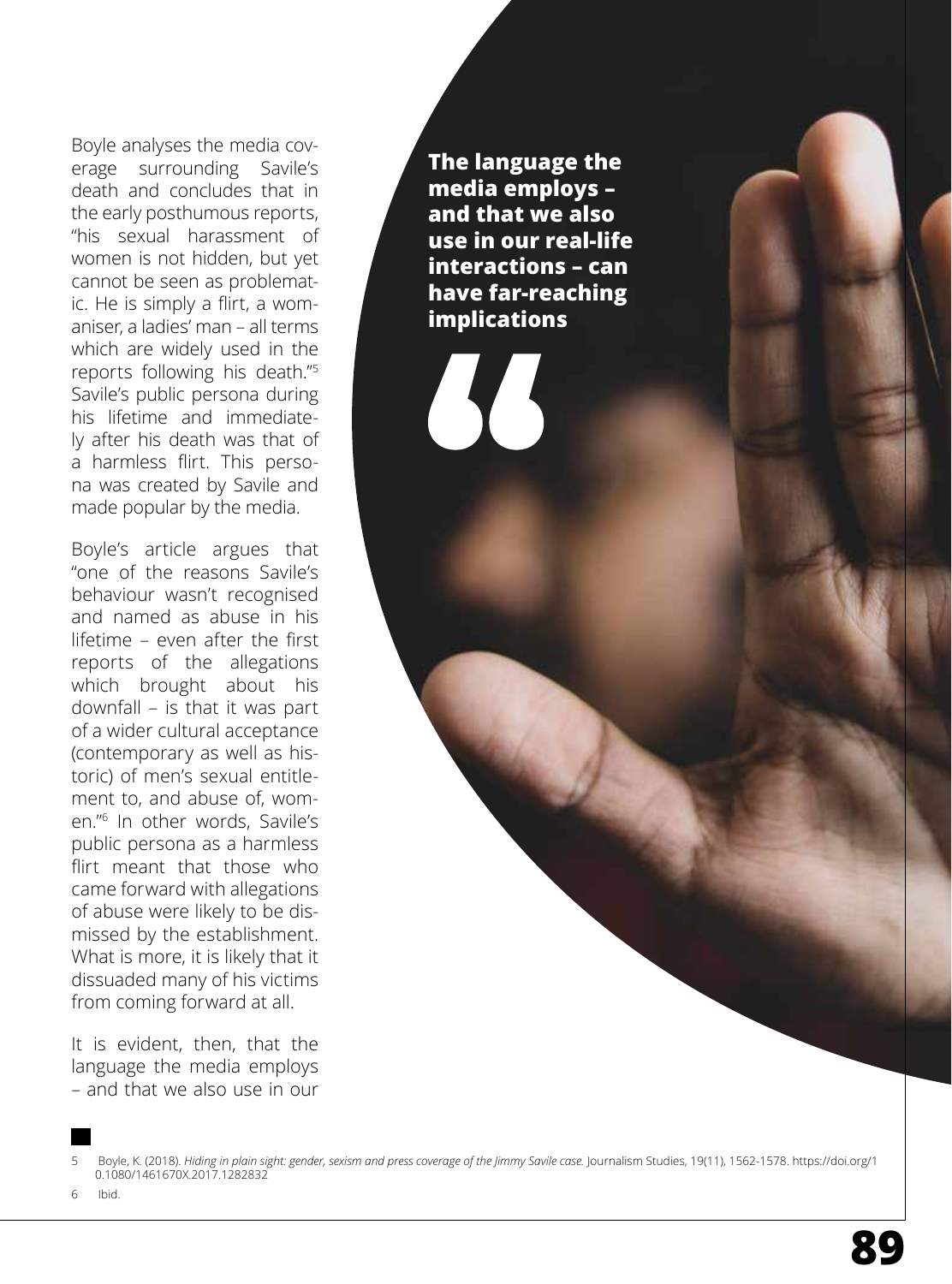

real-life interactions – can have far-reaching implications. It does not only enable and embolden the perpetrators of violent crimes against women, but also silences the victim-survivors. And, while this article has looked at this question through a gender lens, it is also important to highlight that we must be equally mindful of how we talk about the intersections between areas such as race, class and mental health when reporting on crime.

66 **Working to change the public narrative surrounding violence against women and ensure that the stories of victims and survivors are heard**

It should also be noted that there are many journalists and media outlets which are setting the benchmark with regard to responsible and informative reporting. For example, Zero Tolerance, a Scottish charity which work to end violence against women through tackling the root cause of this violence – gender inequality, hold an annual "Write to End Violence Against Women Awards"7 which champions writers working to change the public narrative

7 For more information on the awards: https://www.zerotolerance.org.uk/work-awards/